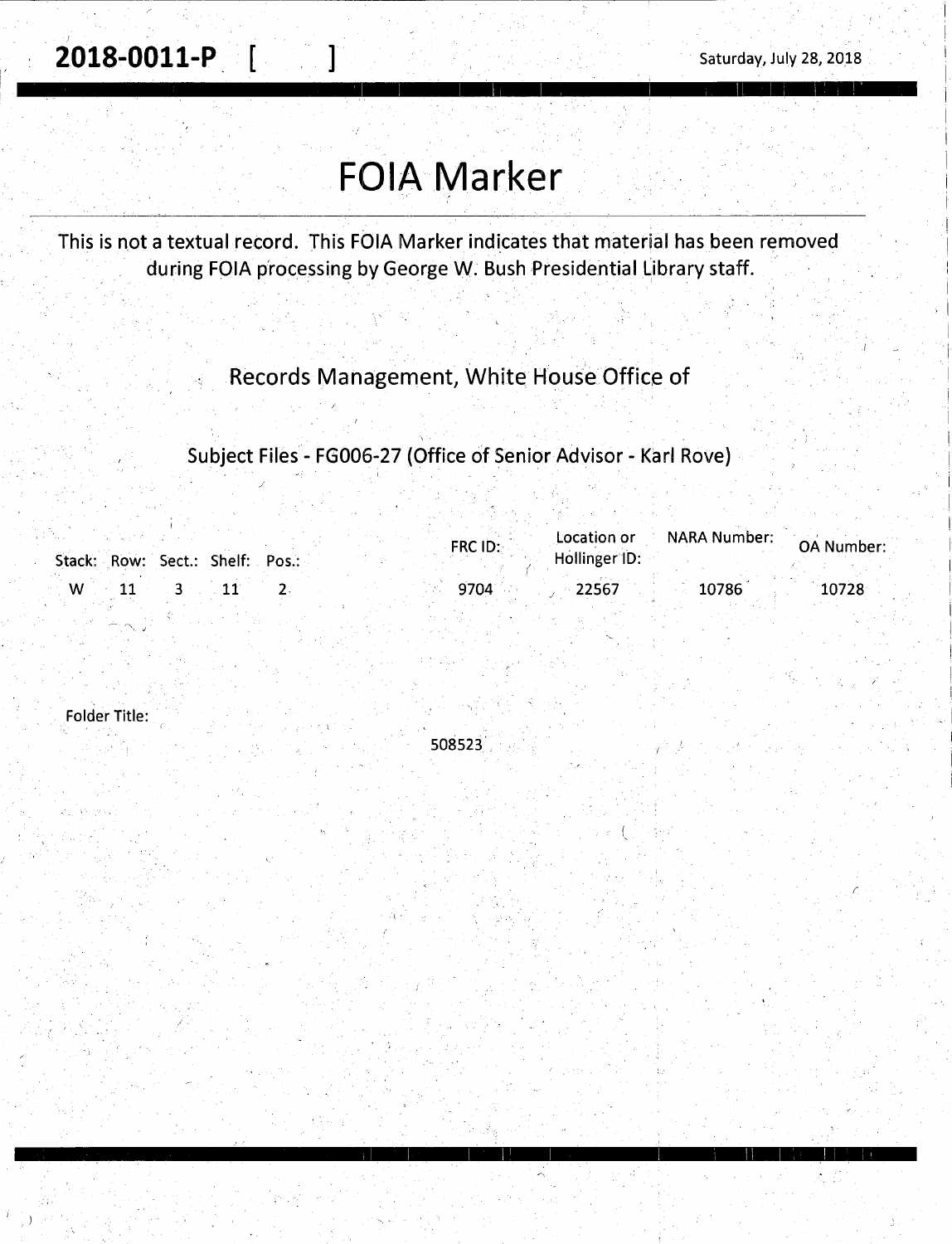## **Withdrawn/Redacted Material**  The George W. Bush Library

r i grunnian is ann an comhann airs a' bheann an 11 an 11 an 11 an 11 an 11 an 11 an 11 an 11 an 11 an 11 an 1

| DOCUMENT FORM<br>NO.                                                                                                                                                                                                                                                                                                                                                                                                                                                                                               | <b>SUBJECT/TITLE</b>                                                  |                                                                                | <b>PAGES</b><br><b>DATE</b>                                                                                                                                                                                                                                                                                                                                                                                                                                                         | <b>RESTRICTION(S)</b>                                                            |
|--------------------------------------------------------------------------------------------------------------------------------------------------------------------------------------------------------------------------------------------------------------------------------------------------------------------------------------------------------------------------------------------------------------------------------------------------------------------------------------------------------------------|-----------------------------------------------------------------------|--------------------------------------------------------------------------------|-------------------------------------------------------------------------------------------------------------------------------------------------------------------------------------------------------------------------------------------------------------------------------------------------------------------------------------------------------------------------------------------------------------------------------------------------------------------------------------|----------------------------------------------------------------------------------|
| Memorandum<br>001                                                                                                                                                                                                                                                                                                                                                                                                                                                                                                  | Memorandum - From: Alberto Gonzales                                   |                                                                                | 05/24/2002                                                                                                                                                                                                                                                                                                                                                                                                                                                                          | P5:                                                                              |
|                                                                                                                                                                                                                                                                                                                                                                                                                                                                                                                    |                                                                       |                                                                                |                                                                                                                                                                                                                                                                                                                                                                                                                                                                                     |                                                                                  |
|                                                                                                                                                                                                                                                                                                                                                                                                                                                                                                                    |                                                                       |                                                                                |                                                                                                                                                                                                                                                                                                                                                                                                                                                                                     |                                                                                  |
|                                                                                                                                                                                                                                                                                                                                                                                                                                                                                                                    |                                                                       |                                                                                |                                                                                                                                                                                                                                                                                                                                                                                                                                                                                     |                                                                                  |
|                                                                                                                                                                                                                                                                                                                                                                                                                                                                                                                    |                                                                       |                                                                                |                                                                                                                                                                                                                                                                                                                                                                                                                                                                                     |                                                                                  |
|                                                                                                                                                                                                                                                                                                                                                                                                                                                                                                                    |                                                                       |                                                                                |                                                                                                                                                                                                                                                                                                                                                                                                                                                                                     |                                                                                  |
|                                                                                                                                                                                                                                                                                                                                                                                                                                                                                                                    |                                                                       |                                                                                |                                                                                                                                                                                                                                                                                                                                                                                                                                                                                     |                                                                                  |
|                                                                                                                                                                                                                                                                                                                                                                                                                                                                                                                    |                                                                       |                                                                                |                                                                                                                                                                                                                                                                                                                                                                                                                                                                                     |                                                                                  |
|                                                                                                                                                                                                                                                                                                                                                                                                                                                                                                                    |                                                                       |                                                                                |                                                                                                                                                                                                                                                                                                                                                                                                                                                                                     |                                                                                  |
|                                                                                                                                                                                                                                                                                                                                                                                                                                                                                                                    |                                                                       |                                                                                |                                                                                                                                                                                                                                                                                                                                                                                                                                                                                     |                                                                                  |
|                                                                                                                                                                                                                                                                                                                                                                                                                                                                                                                    |                                                                       |                                                                                |                                                                                                                                                                                                                                                                                                                                                                                                                                                                                     |                                                                                  |
| <b>FOLDER TITLE:</b><br>508523<br>FRC ID:<br>9704                                                                                                                                                                                                                                                                                                                                                                                                                                                                  | Subject Files - FG006-27 (Office of Senior Advisor - Karl Rove)       |                                                                                |                                                                                                                                                                                                                                                                                                                                                                                                                                                                                     |                                                                                  |
|                                                                                                                                                                                                                                                                                                                                                                                                                                                                                                                    |                                                                       | <b>RESTRICTION CODES</b>                                                       |                                                                                                                                                                                                                                                                                                                                                                                                                                                                                     |                                                                                  |
| Presidential Records Act - [44 U.S.C. 2204(a)]                                                                                                                                                                                                                                                                                                                                                                                                                                                                     |                                                                       |                                                                                | Freedom of Information Act - [5 U.S.C. 552(b)]                                                                                                                                                                                                                                                                                                                                                                                                                                      |                                                                                  |
| P1 National Security Classified Information [(a)(1) of the PRA]<br>P2 Relating to the appointment to Federal office [(a)(2) of the PRA]<br>P3 Release would violate a Federal statute $[(a)(3)$ of the PRA]<br>financial information $[(a)(4)$ of the PRA<br>P5 Release would disclose confidential advice between the President<br>and his advisors, or between such advisors $ a\rangle(5)$ of the PRA<br>P6 Release would constitute a clearly unwarranted invasion of<br>personal privacy $[(a)(6)$ of the PRA | P4 Release would disclose trade secrets or confidential commercial or | an agency $[(b)(2)$ of the FOIA]<br>information $($ (b) $($ 4) of the FOIA $]$ | b(1) National security classified information [(b)(1) of the FOIA]<br>b(2) Release would disclose internal personnel rules and practices of<br>$b(3)$ Release would violate a Federal statute $(6)(3)$ of the FOIA]<br>b(4) Release would disclose trade secrets or confidential or financial<br>b(6) Release would constitute a clearly unwarranted invasion of<br>personal privacy $[(b)(6)$ of the FOIA]<br>b(7) Release would disclose information compiled for law enforcement |                                                                                  |
| PRM. Personal record misfile defined in accordance with 44 U.S.C.<br>$2201(3)$ .<br><b>Deed of Gift Restrictions</b>                                                                                                                                                                                                                                                                                                                                                                                               |                                                                       | purposes $[(b)(7)$ of the FOIA]                                                | b(8) Release would disclose information concerning the regulation of<br>financial institutions $[(b)(8)$ of the FOIA]<br>b(9) Release would disclose geological or geophysical information                                                                                                                                                                                                                                                                                          |                                                                                  |
| A. Closed by Executive Order 13526 governing access to national                                                                                                                                                                                                                                                                                                                                                                                                                                                    |                                                                       | Records Not Subject to FOIA                                                    | concerning wells $[(b)(9)$ of the FOIA                                                                                                                                                                                                                                                                                                                                                                                                                                              |                                                                                  |
| security information.<br>C. Closed in accordance with restrictions contained in donor's deed<br>of gift.                                                                                                                                                                                                                                                                                                                                                                                                           | B. Closed by statute or by the agency which originated the document.  | the Freedom of Information Act.                                                |                                                                                                                                                                                                                                                                                                                                                                                                                                                                                     | Court Sealed - The document is withheld under a court seal and is not subject to |
|                                                                                                                                                                                                                                                                                                                                                                                                                                                                                                                    |                                                                       |                                                                                |                                                                                                                                                                                                                                                                                                                                                                                                                                                                                     |                                                                                  |
| 2018-0011-P                                                                                                                                                                                                                                                                                                                                                                                                                                                                                                        |                                                                       | Page 1 of 1                                                                    | This document was prepared on Tuesday, July 24, 2018                                                                                                                                                                                                                                                                                                                                                                                                                                |                                                                                  |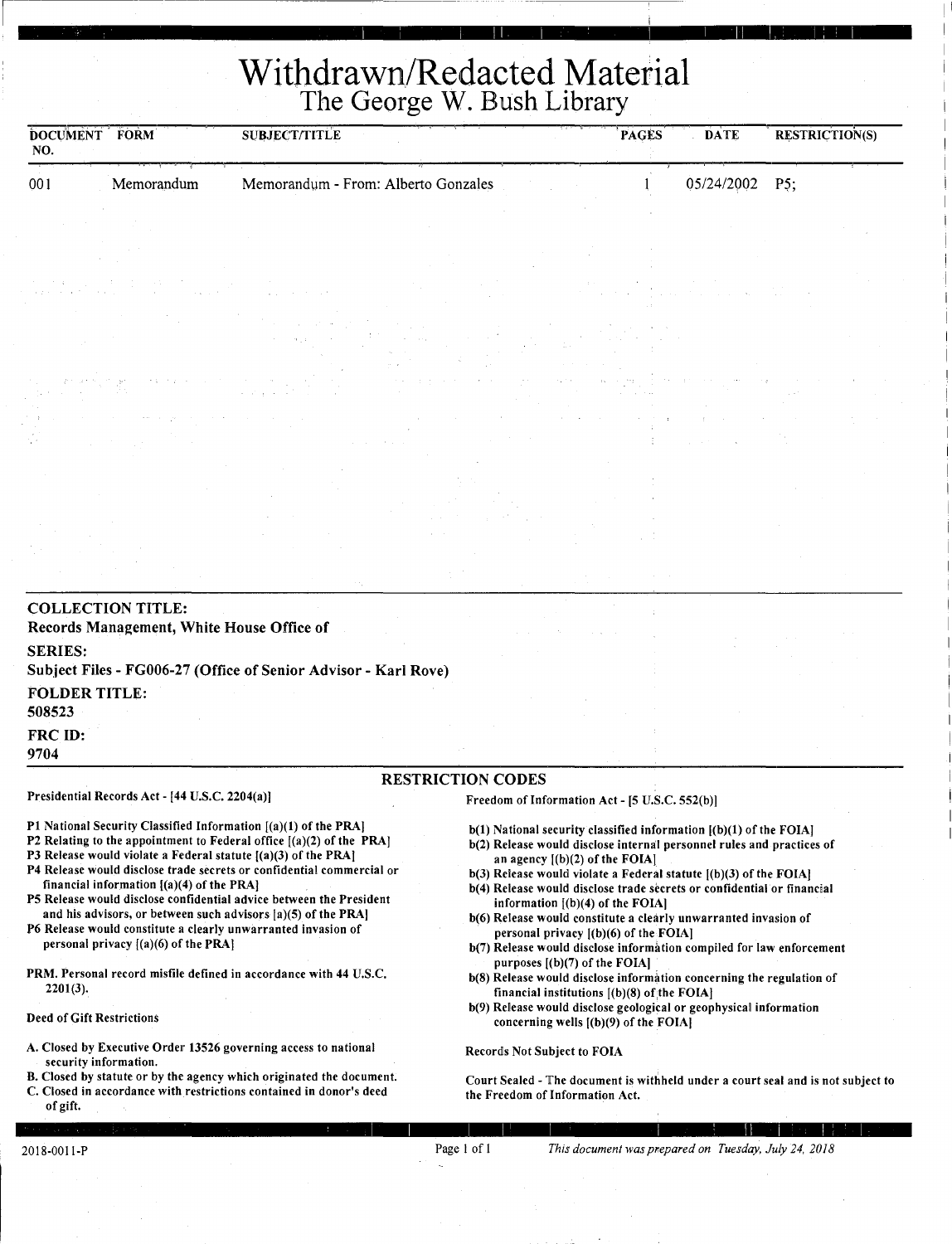## Withdrawal Marker The George W. Bush Library

1-- I I I 11 I I I 11 I I I ' ' :

| せんせんき エーエスきん シート・ストリー しょうかん<br><b>FORM</b> | <b>SUBJECT/TITLE</b>                | <b>PAGES</b> | <b>DATE</b>      | <b>RESTRICTION(S)</b> |
|--------------------------------------------|-------------------------------------|--------------|------------------|-----------------------|
| Memorandum                                 | Memorandum - From: Alberto Gonzales |              | $05/24/2002$ P5; |                       |

This marker identifies the original location of the withdrawn item listed above. For a complete list of items withdrawn from this folder, see the Withdrawal/Redaction Sheet at the front of the folder.

| <b>COLLECTION:</b><br>Records Management, White House Office of                                                                                                                                                                                                                                                                                                                                                                                                                                                                                                                                                                                              |                                                                                                                                                                                                                                                                                                                                                                                                                                                                                                                                                                                                                                                                                        |
|--------------------------------------------------------------------------------------------------------------------------------------------------------------------------------------------------------------------------------------------------------------------------------------------------------------------------------------------------------------------------------------------------------------------------------------------------------------------------------------------------------------------------------------------------------------------------------------------------------------------------------------------------------------|----------------------------------------------------------------------------------------------------------------------------------------------------------------------------------------------------------------------------------------------------------------------------------------------------------------------------------------------------------------------------------------------------------------------------------------------------------------------------------------------------------------------------------------------------------------------------------------------------------------------------------------------------------------------------------------|
| <b>SERIES:</b><br>Subject Files - FG006-27 (Office of Senior Advisor - Karl Rove)                                                                                                                                                                                                                                                                                                                                                                                                                                                                                                                                                                            |                                                                                                                                                                                                                                                                                                                                                                                                                                                                                                                                                                                                                                                                                        |
| <b>FOLDER TITLE:</b><br>508523                                                                                                                                                                                                                                                                                                                                                                                                                                                                                                                                                                                                                               |                                                                                                                                                                                                                                                                                                                                                                                                                                                                                                                                                                                                                                                                                        |
| FRC ID:<br>9704                                                                                                                                                                                                                                                                                                                                                                                                                                                                                                                                                                                                                                              | <b>FOIA IDs and Segments:</b>                                                                                                                                                                                                                                                                                                                                                                                                                                                                                                                                                                                                                                                          |
| OA Num.:<br>10728                                                                                                                                                                                                                                                                                                                                                                                                                                                                                                                                                                                                                                            | $2018 - 0011 - P$                                                                                                                                                                                                                                                                                                                                                                                                                                                                                                                                                                                                                                                                      |
| <b>NARA Num.:</b><br>10786                                                                                                                                                                                                                                                                                                                                                                                                                                                                                                                                                                                                                                   |                                                                                                                                                                                                                                                                                                                                                                                                                                                                                                                                                                                                                                                                                        |
|                                                                                                                                                                                                                                                                                                                                                                                                                                                                                                                                                                                                                                                              |                                                                                                                                                                                                                                                                                                                                                                                                                                                                                                                                                                                                                                                                                        |
| Presidential Records Act - [44 U.S.C. 2204(a)]                                                                                                                                                                                                                                                                                                                                                                                                                                                                                                                                                                                                               | <b>RESTRICTION CODES</b><br>Freedom of Information Act - [5 U.S.C. 552(b)]                                                                                                                                                                                                                                                                                                                                                                                                                                                                                                                                                                                                             |
| P1 National Security Classified Information [(a)(1) of the PRA]<br>P2 Relating to the appointment to Federal office $[(a)(2)$ of the PRA]<br>P3 Release would violate a Federal statute $[(a)(3)$ of the PRA]<br>P4 Release would disclose trade secrets or confidential commercial or<br>financial information $[(a)(4)$ of the PRA<br>P5 Release would disclose confidential advise between the President<br>and his advisors, or between such advisors [a](5) of the PRA]<br>P6 Release would constitute a clearly unwarranted invasion of<br>personal privacy $[(a)(6)$ of the PRA]<br>PRM. Personal record misfile defined in accordance with 44 U.S.C. | $b(1)$ National security classified information $(1b)(1)$ of the FOIA]<br>b(2) Release would disclose internal personnel rules and practices of<br>an agency $[(b)(2)$ of the FOIA]<br>$b(3)$ Release would violate a Federal statute $[(b)(3)$ of the FOIA]<br>b(4) Release would disclose trade secrets or confidential or financial<br>information $[(b)(4)$ of the FOIA]<br>b(6) Release would constitute a clearly unwarranted invasion of<br>personal privacy $[(b)(6)$ of the FOIA]<br>b(7) Release would disclose information compiled for law enforcement<br>purposes $($ (b $)(7)$ ) of the FOIA $]$<br>b(8) Release would disclose information concerning the regulation of |

- ler 13526 governing security information.
- B. Closed by statute or by the agency which originated the document.
- C. Closed in accordance with restrictions contained in donor's deed of gift.

*This Document was withdrawn on 712412018 by MAY* 

I I I I 1 I I I 11 ' I, , I